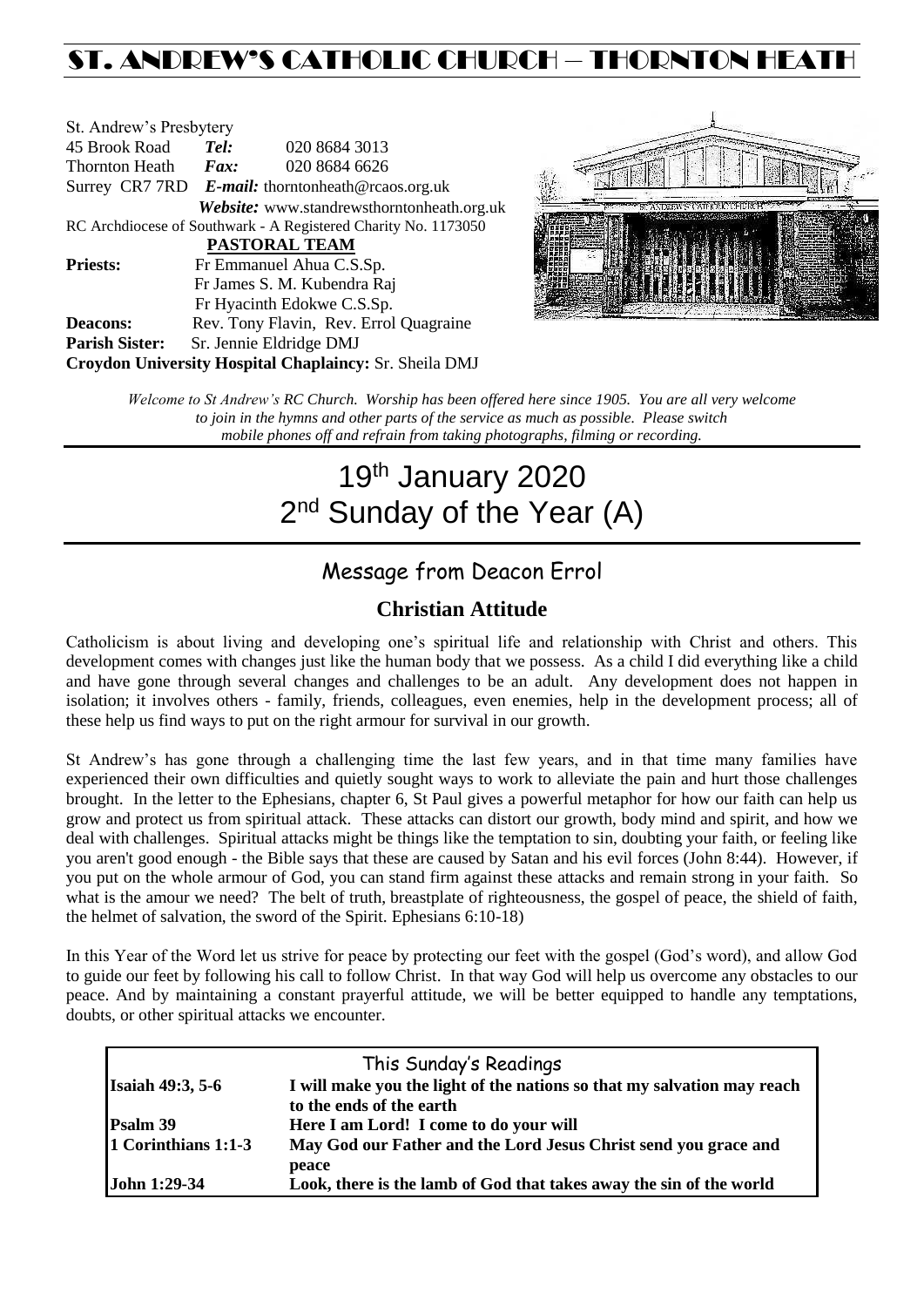# Diary for the Week

| Sunday 19 <sup>th</sup> January        |                               | 6.00pm (Saturday) First Mass of Sunday    | Cecile Assogbagbe RIP                                  |
|----------------------------------------|-------------------------------|-------------------------------------------|--------------------------------------------------------|
| $2^{nd}$ Sunday of the Year            |                               |                                           |                                                        |
|                                        | 9.30am                        | <b>Mass</b>                               | Hayfron Family (Thanksgiving)                          |
|                                        | 11.30am                       | Mass                                      | Cecelia Angress                                        |
|                                        | 5.00pm                        | <b>Rosary</b>                             |                                                        |
|                                        | $5.15 - 5.45$ pm              | <b>Exposition and Benediction</b>         |                                                        |
|                                        | 6.00 <sub>pm</sub>            | Mass                                      | Parishioners                                           |
|                                        | $7.00 - 9.00$ pm              | <b>Charismatic Prayer Group</b>           |                                                        |
| Monday 20 <sup>th</sup> January        | 7.30am                        | <b>Mass</b>                               | Mrs O'Hara RIP                                         |
| Saints Fabian and                      | 10.00am                       | Mass                                      | <b>Teresa Field</b>                                    |
| Sebastian                              | $5.45 - 7.15$ pm              | <b>Beavers (hall)</b>                     |                                                        |
| 1 Samuel 15:16-23                      | $7.00 - 8.00$ pm              | <b>Parish Surgery</b>                     |                                                        |
| Mark 2:18-22                           | $7.30 - 9.00$ pm              | Scouts (hall)                             |                                                        |
| Tuesday 21 <sup>st</sup> January       | 7.30am<br>10.00am             | Mass                                      | <b>Richard Cowie</b>                                   |
| <b>Saint Agnes</b><br>1 Samuel 16:1-13 |                               | <b>Mass</b><br>R.C.I.C.                   | Marion Lynch & Bridget McGarthy                        |
| Mark 2:23-28                           | $6.30 - 7.30$ pm              |                                           | <b>RIP</b>                                             |
|                                        |                               |                                           |                                                        |
| Wednesday 22 <sup>nd</sup> January     | 7.30am                        | <b>Mass</b>                               | James Doyle RIP                                        |
| <b>Saint Vincent</b>                   | 10.00am                       | Mass                                      | Francis John Hampshire RIP                             |
| 1 Samuel 17:32-33. 37.                 | 2.00 <sub>pm</sub>            | <b>Active Retirement Group</b>            |                                                        |
| $40 - 51$                              | 6.00pm                        | <b>Lectio Divina Group (hall)</b>         |                                                        |
| Mark 3:1-6                             | 7.00pm                        | <b>Baptism Meeting (Church)</b>           |                                                        |
|                                        | 7.30pm                        | <b>Legion of Mary (hall)</b>              |                                                        |
| Thursday 23 <sup>rd</sup> January      | 7.30am                        | Mass                                      | Joe Brennan RIP                                        |
| Feria                                  | 10.00am                       | <b>Mass</b>                               | Julian (Wellbeing)                                     |
| 1 Samuel 18:6-9, 19:1-7                | $7.00 - 8.30$ pm              | <b>Cubs (St James the Great)</b>          |                                                        |
| Mark 3:7-12                            |                               |                                           |                                                        |
| Friday 24 <sup>th</sup> January        | 7.30am                        | <b>Mass</b>                               | Fr Adolfo's Family                                     |
| Saint Francis de Sales                 | 10.00am                       | Mass                                      | Mr & Mrs McCormack                                     |
| 1 Samuel 24:3-21                       | <b>6.30pm</b>                 | <b>Brownies/Guides (hall)</b>             |                                                        |
| Mark 3:13-19                           |                               |                                           |                                                        |
| Saturday 25 <sup>th</sup> January      | $9.20 - 11.15$ am             | <b>First Holy Communion</b>               |                                                        |
| The Conversion of St                   | 9.30am                        | Mass                                      | Gerald Leary (Anniv)                                   |
| Paul, the Apostle<br>Acts 22:3-16      | 10.00am<br>$10.00 - 10.30$ am | <b>Rosary</b>                             |                                                        |
| Mark 16:15-18                          |                               | <b>Confessions</b><br><b>Confessions</b>  |                                                        |
|                                        | $5.00 - 5.30$ pm              |                                           |                                                        |
| Sunday 26 <sup>th</sup> January        | 6.00 <sub>pm</sub><br>9.30am  | First Mass of Sunday                      | Rita Goveia RIP (Anniv)<br>Michael Moloney RIP (Anniv) |
| $3^{rd}$ Sunday of the Year            |                               | <b>Mass (Adoration Inaugural</b><br>Mass) |                                                        |
|                                        | 11.30am                       | Mass                                      | Philip Johnson $&$ all deceased in the                 |
|                                        | 5.00pm                        | <b>Rosary</b>                             | family RIP                                             |
|                                        | $5.15 - 5.45$ pm              | <b>Exposition and Benediction</b>         |                                                        |
|                                        | 6.00 <sub>pm</sub>            | <b>Mass</b>                               | Parishioners                                           |
|                                        | $7.00 - 9.00$ pm              | <b>Charismatic Prayer Group</b>           |                                                        |
|                                        |                               |                                           |                                                        |
|                                        |                               |                                           |                                                        |

| <b>Money Matters</b> |                                    |                            |  |  |
|----------------------|------------------------------------|----------------------------|--|--|
|                      | <b>Collection Last Sunday</b>      | £1,419.17                  |  |  |
|                      | Payment by Standing Order          | £ $700.00$                 |  |  |
|                      | Total offertory                    | £2,119.17                  |  |  |
|                      | Second collection for Peace Sunday |                            |  |  |
|                      | Thank you for your generosity      |                            |  |  |
| Altar Servers        |                                    | Church Cleaners            |  |  |
| This week Team 1     |                                    | This week Sancho's Dusters |  |  |
| Next week Team 2     |                                    | Next week St Jude's Group  |  |  |
|                      |                                    |                            |  |  |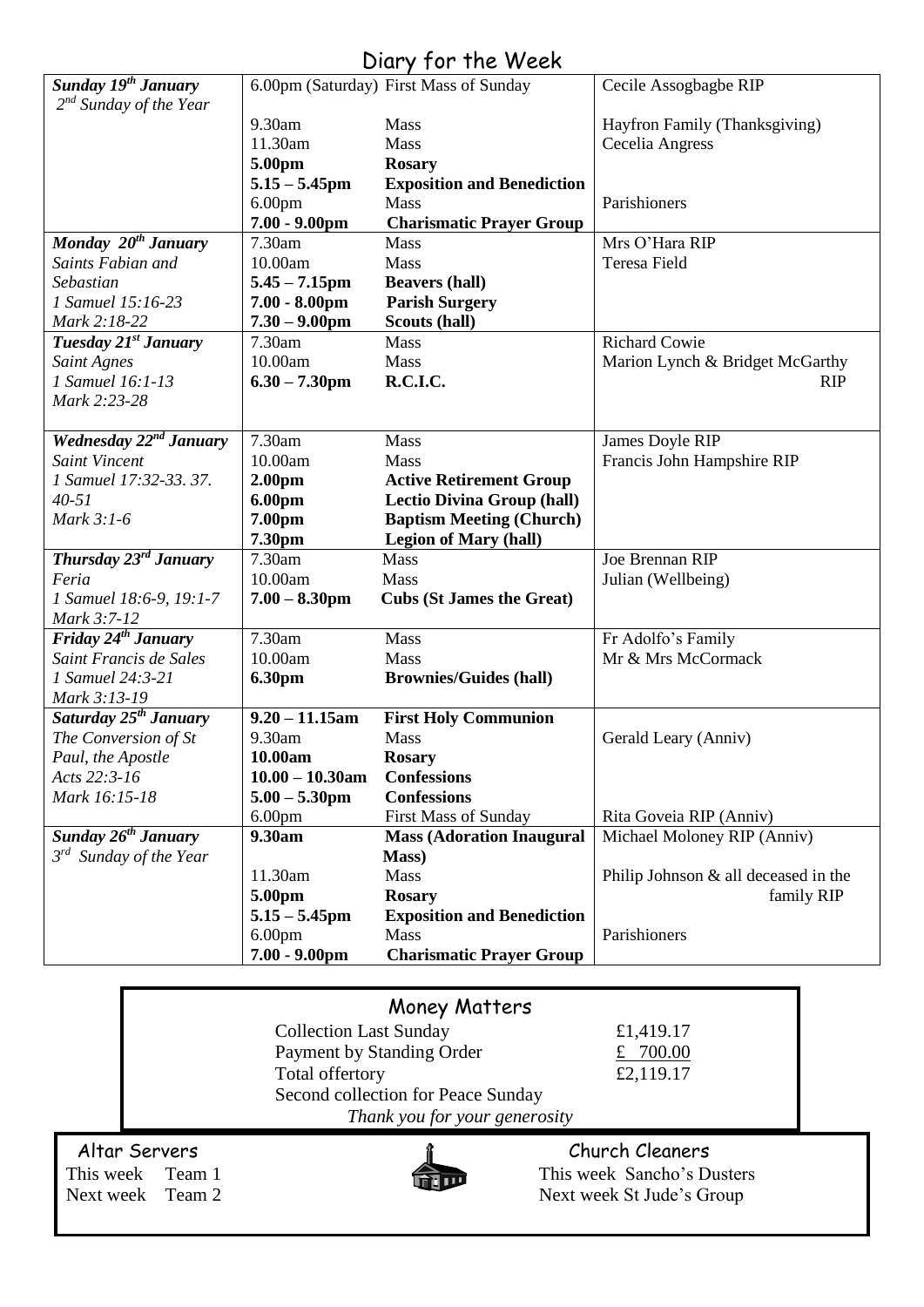### St. Andrew's Parish Notices

#### **THANK YOU**

A message from Fr Emmanuel: "A big thank you to everyone who helped with my Induction Mass last week on Friday. The Mass was very successful and special thanks for the very good selection of food for the celebration afterwards. Thank you to again to all the helpers".

#### **CONFIRMATION 2020**

Bishop Paul Hendricks will be coming to administer the Sacrament of Confirmation on Saturday 6<sup>th</sup> June at 11am Mass. Sr. Jennie and the catechists will receive requests from those who are in year 9 and above who wish to be confirmed after all Sunday Masses in January. Please be prepared to give your reasons for wanting to be confirmed.

#### **TEA/COFFEE AFTER SUNDAY 9.30AM MASS**

You are all invited to go along to the hall after every 9.30am Sunday Mass where tea/coffee and cakes are always served. All are most welcome.

#### **SECOND COLLECTION THIS WEEKEND**

Today is Peace Sunday. Each year the Pope sends out a message for Peace Sunday. This year the theme is: Peace as a journey of hope: " Peace is a great and precious value, the object of our hope and the aspiration of the entire human family journey…. Hope is thus the virtue that inspires us and keeps us moving forward, even when obstacles seem insurmountable……. The journey of reconciliation calls for patience and trust. Peace will not be obtained unless it is hoped for." To read Pope Francis's message in full please look online. Please use the Pax Christi envelopes in the porch - thank you.

#### **GHANAIAN COMMUNITY MEETING**

The group will be meeting today Sunday  $19<sup>th</sup>$  January in the hall after the 11.30am Mass.

#### **PERPETUAL ADORATION**

Please check the notice board giving information about our timeline for the introduction of Perpetual Adoration in our parish.

#### **ST ANDREW'S AFTERNOON TEA PARTY**

Thank you to everyone who has purchased tickets for our next Afternoon Tea party on Saturday 25<sup>th</sup> January. Please note that that tea will be served from 2:00 - 5:00 pm.

#### **A DAY WITH JESUS**

You are invited to the 'A Day with Jesus' Ministry on 25<sup>th</sup> January being held here at St Andrew's Church on every fourth Saturday of every month from  $12 - 4.00$  pm. Please see the notice board for full programme details and contacts.

#### **CRIB OFFERING 2019**

This Christmas our Crib Offering will be donated to the Catholic Children's Society's Southwark Crisis Fund. This fund provides emergency grants for children and families in our Archdiocese who are facing a crisis in their lives. Every single penny donated to the Crib will be given out via these grants. Thank you for your support.

The tradition of erecting a Crib was started by St Francis of Assisi because of the fact that many people could not read at that time. He would erect the Crib at the beginning of December and it would be there until the end of February. That tradition is continued in Rome where the Crib in St Peter's Square stays up until that time. Our Crib will be here until the last weekend of January.

#### **THE ROSARY**

The Rosary is prayed each weekday after the 10.00am Mass (and Saturday 9.30am). After Mass and after a few minutes of silence the Rosary will be prayed and then, after a short pause, other devotional prayers will be prayed. All are welcome to join however long you can stay – there is no formal membership, just a desire to pray the Rosary.